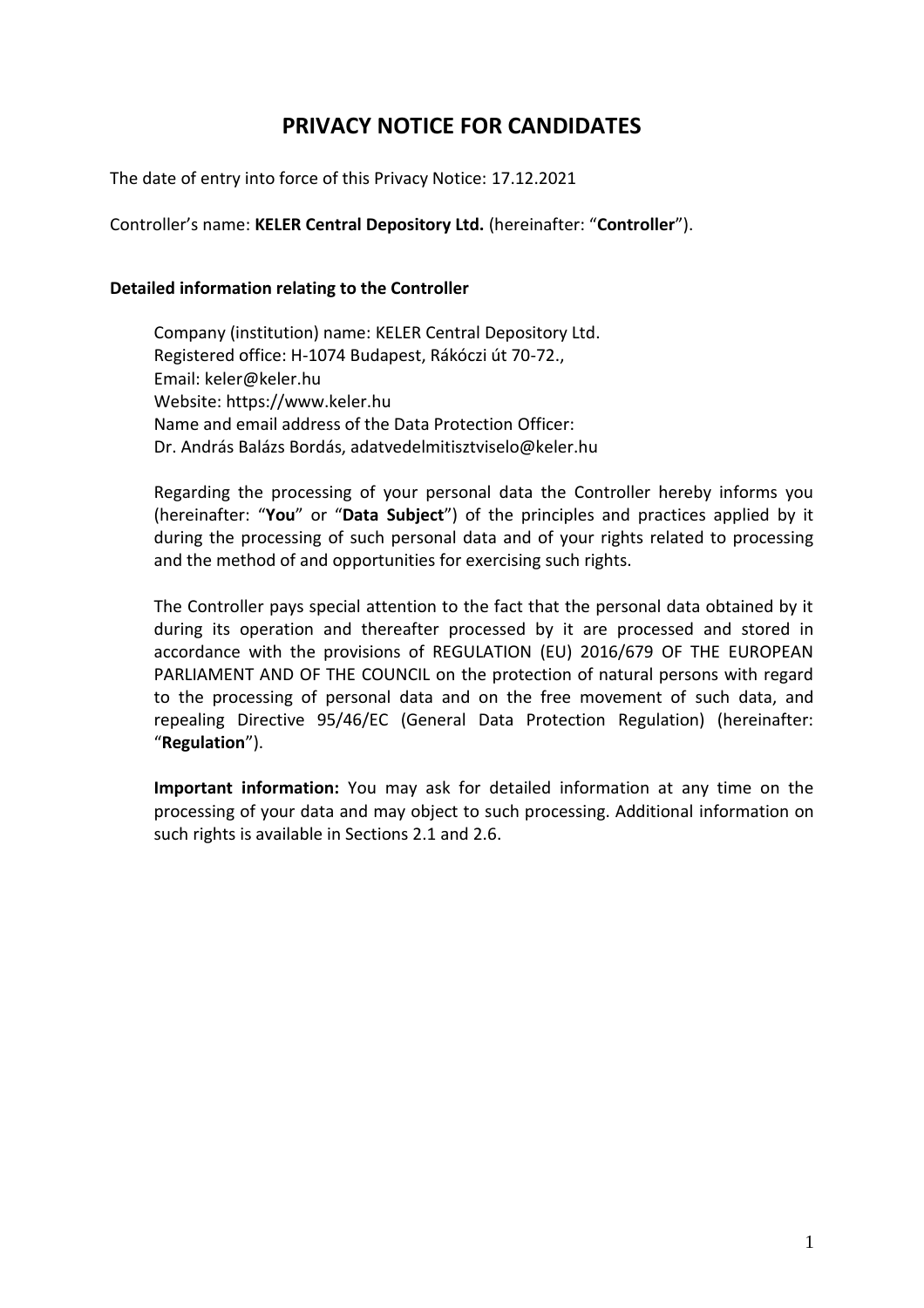# **1. DATA PROCESSING SITUATIONS**

### **1.1. PROCESSING RELATED TO THE SELECTION PROCESS**

*Processed data:* personal data included in the candidate's CV and cover letter (typically: name, photo, age, qualification, professional experience, email address, phone number).

*The purpose of processing:* completing the selection process and establishing a legal relationship (typically: employment) with the most suitable candidate.

*Legal basis for processing:* the Data Subject's consent as per point (a) of Article 6(1) of the Regulation.

*Description of the Controller's legitimate interest (if the legal basis is legitimate interest):* -

*Duration of processing:* a period of one year from occupying the position.

*Is the Data Subject obliged to provide the data? Is the provision of personal data a statutory or contractual requirement? What are the possible consequences of the failure to provide such data for You?:* no such obligation exists.

*Where data have not been obtained from the Data Subject, the source of personal data (are the data obtained from a publicly available source?):* recruitment partner.

*Are the data transferred to countries outside the EU? If yes, the adequacy decision or any other appropriate and suitable safeguard shall be indicated:* no.

*Is automated decision-making applied?:* no.

*Processors:* recruitment partner.

### **1.2. PROCESSING RELATED TO HUMAN RISK DUE DILIGENCE**

### *Processed data:*

(i) name; name at birth; place (country, city) and date of birth; tax identification number; personal identification number; identifier of a foreign private person; mother's name; residential address (country, postal code, city, street, number); postal address (country, postal code, city, street, number); email address; citizenship; mobile phone number;

(ii) data related to the Data Subject's positions and ownership interest held at business associations; data as to whether the Data Subject has been a member or executive officer of a company which ceased to exist due to insolvency; data as to whether there are or were disciplinary proceedings initiated against the Data Subject for breach of duties or infringement of the law as well as the result thereof; membership in criminal organisations; opposing secret service relations;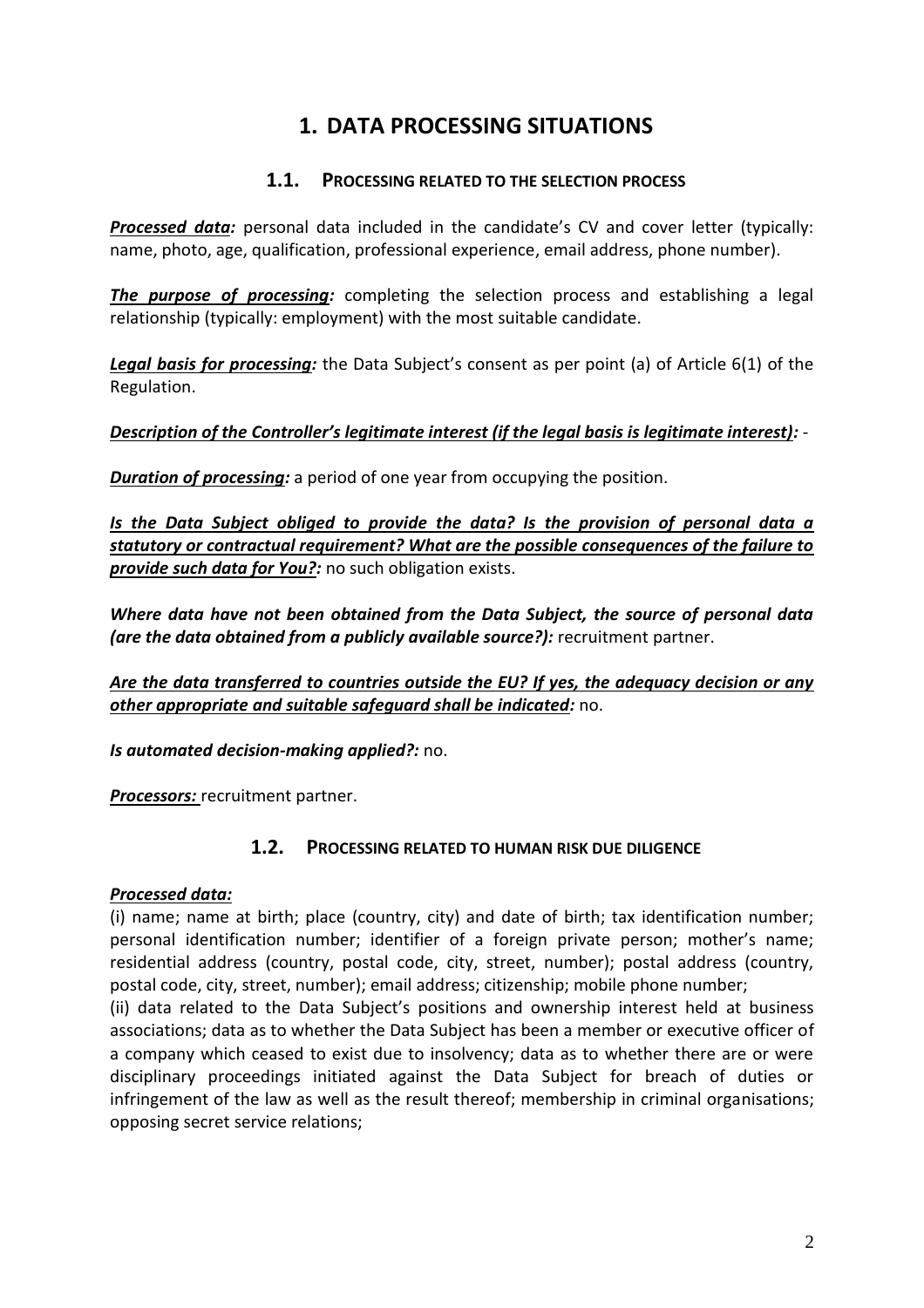*The purpose of processing:* KELER Ltd., as a system operator designated by the Central Bank of Hungary as per Section 9 of Act XXIII of 2003, was designated as a national critical system element<sup>1</sup> in 2016. Due to its activity and its key role in national economy, KELER Ltd. has increased interest in selecting the most appropriate employees also in terms of security.

The purpose of processing is to

- analyse reliability and behaviour, and
- identify any relations with criminal organisations or opposing secret services.

**Legal basis for processing:** legitimate interest (point (f) of Article (6)1 of the Regulation).

*Description of the Controller's legitimate interest (if the legal basis is legitimate interest):* the legitimate interest of the Controller, as a controller qualifying as a critical system element, as per point (f) of Article 6(1) of the GDPR in confirming that the reliability and integrity of the employee to be employed in the smooth performance of its activity specified by law are beyond any doubt.

*Duration of processing:* in the case of successful job application, the data are processed until the termination of the employment; in the case of unsuccessful job application, the processed personal data shall be erased without delay.

*Is the Data Subject obliged to provide the data? Is the provision of personal data a statutory or contractual requirement? What are the possible consequences of the failure to provide such data for You?:* if you fail to provide the data specified in point 1 of the above "Processed data" paragraph, the investigation concerning human risk cannot be conducted in full and the Data Subject cannot be employed. It is not mandatory to provide the data specified in point 2 of the above "Processed data" paragraph; failure to provide such data does not mean an obstacle to conducting human risk due diligence.

*Where data have not been obtained from the Data Subject, the source of personal data (are the data obtained from a publicly available source?):* open-source databases (register of companies), prior personal statement, Constitution Protection Office, other public registers, print media and media platforms and publicly available data on social networking sites.

*Recipients, categories of recipients if there is data transfer:* MNB-Biztonsági Zrt., in justified cases investigating authorities or the Constitution Protection Office.

### *Are the data transferred to countries outside the EU? If yes, the adequacy decision or any other appropriate and suitable safeguard shall be indicated:* no.

*Is automated decision-making applied?:* no.

*Processors:* MNB-Biztonsági Zrt.

 1 Point (j) of Section 1 and Section 20 of Annex 1 of Act CLXVI of 2012 on the Identification, Designation and Protection of Critical Systems and Facilities, and Section 27 of Annex 3 of Government Decree No. 65/2013 (III.8.) on the implementation of Act CLXVI of 2012 on the Identification, Designation and Protection of Critical Systems and Facilities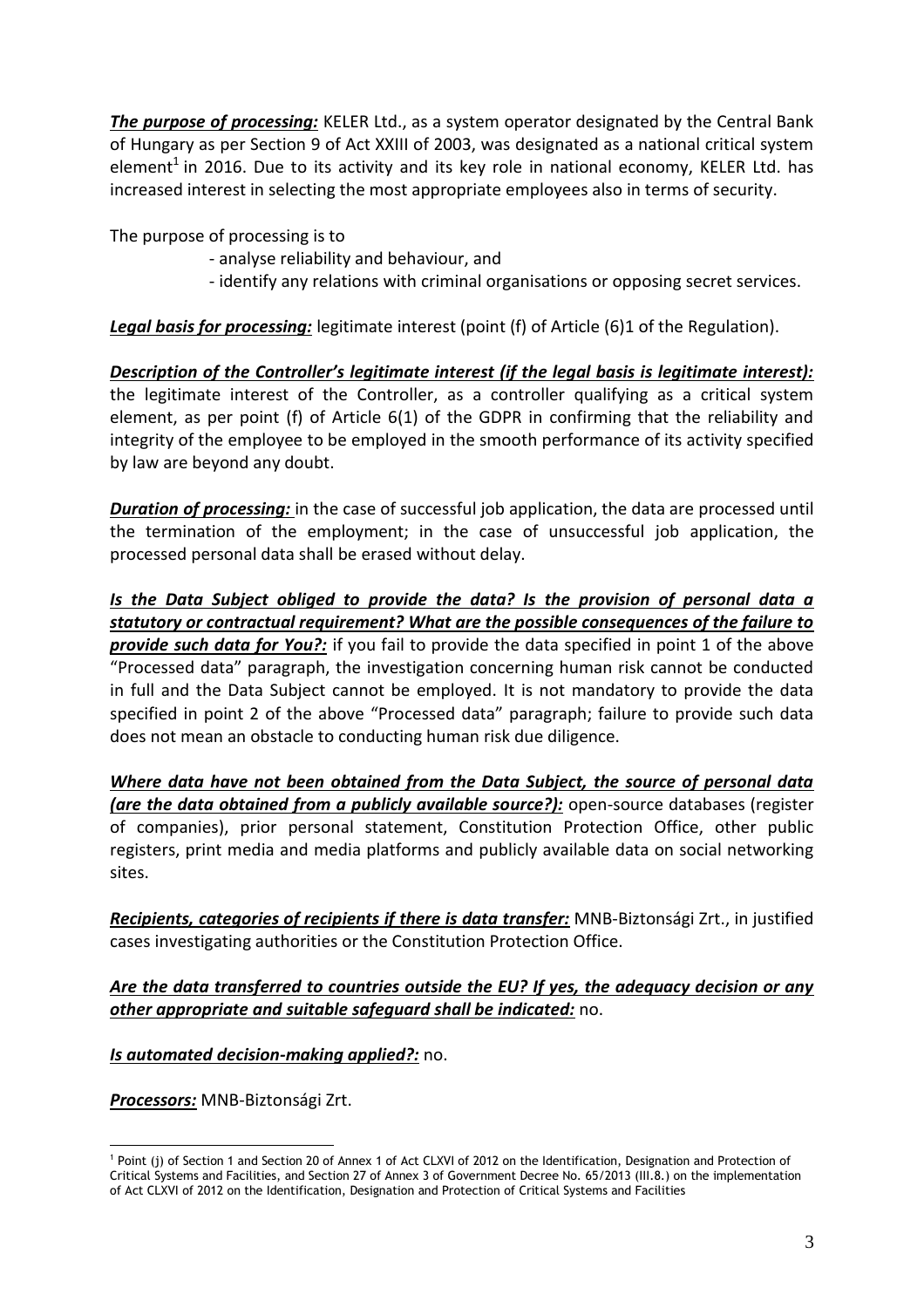#### *Additional characteristics of processing:*

MNB-Biztonsági Zrt. may prepare a study of the surroundings based on the public information available in the Data Subject's residential area or place of abode if significant risks arise preliminarily.

During processing, MNB-Biztonsági Zrt. does not perform secret information collection; it performs the tasks related to human risk management and provides an expert opinion on the candidate concerned exclusively based on the analysis of public data.

During the performance of the tasks specified in the contract, the Agent may perform any processing exclusively in KELER's IT system, including in particular the candidates' personal data.

With regard to the fact that the processing pursuant to this Notice may implement profiling<sup>2</sup> as per Article 4(4) of the GDPR, KELER Group, complying with point (a) of Article 35(3) of the GDPR, carried out the impact assessment as per Article 35(1) of the GDPR.

#### Result of the impact assessment:

 $\overline{a}$ 

During the impact assessment it was established that processing may involve significant risks concerning the Data Subjects, in particular as a result of profiling performed during human risk assessment; however, the strict organisational and technical measures applied by the Controller and the Processor prove to be sufficient to reduce the risks to an appropriate level. The Controller, as a critical system element, has key interest in confirming that the reliability and integrity of the employee to be employed in the smooth performance of its activity specified by law are beyond any doubt. As processing is necessary for the purposes of the legitimate interests pursued by the Controller and such interests are not overridden by the interests or fundamental rights and freedoms of the Data Subject which require protection of personal data, the data specified above may be processed by the Controller pursuant to point (f) of Article 6(1) of the GDPR.

<sup>&</sup>lt;sup>2</sup> "profiling": means any form of automated processing of personal data consisting of the use of personal data to evaluate certain personal aspects relating to a natural person, in particular to analyse or predict aspects concerning that natural person's performance at work, economic situation, health, personal preferences, interests, reliability, behaviour, location or movements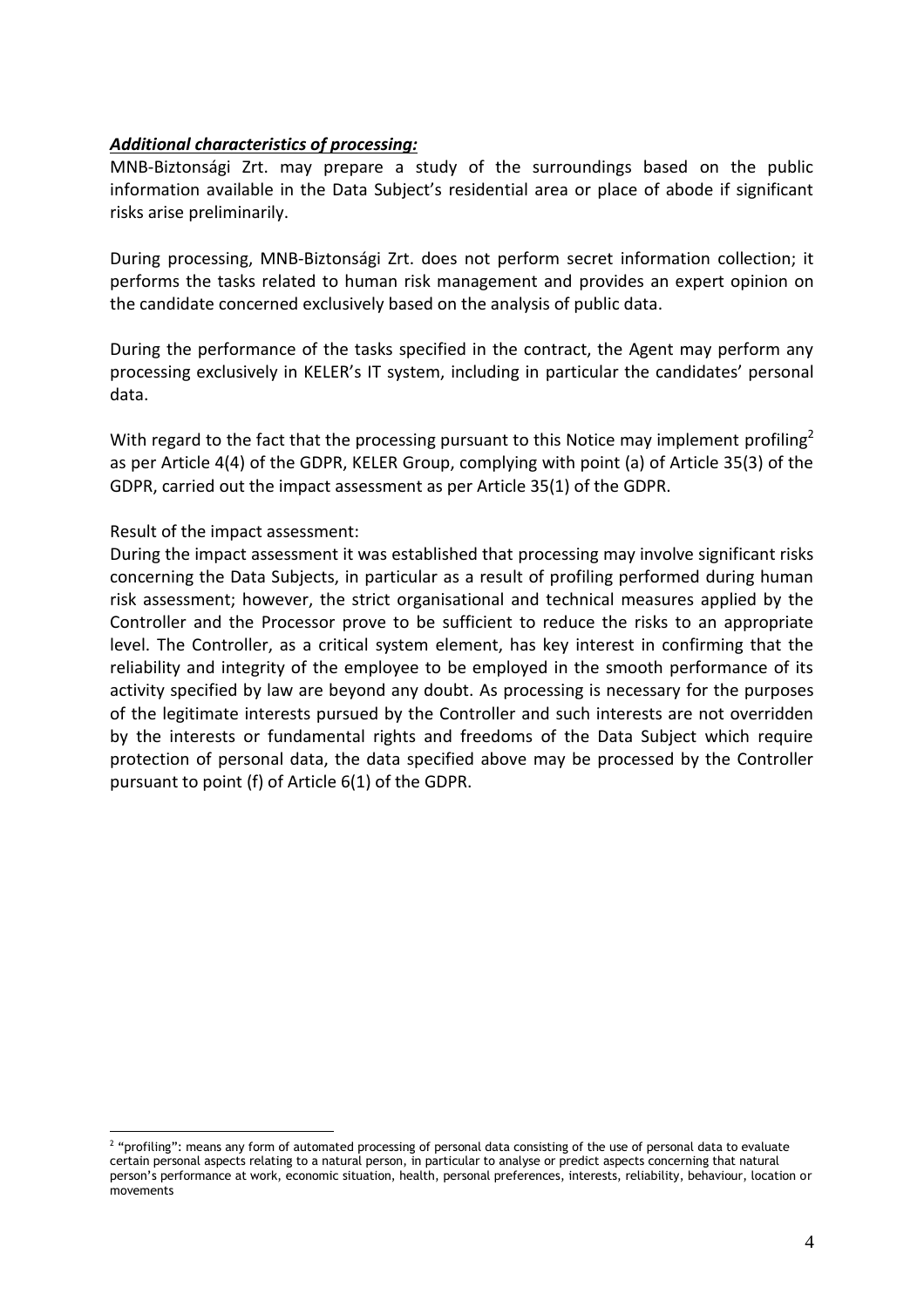# **2. YOUR RIGHTS AND AVAILABLE LEGAL REMEDIES**

In relation to the above processing activities You as a data subject are entitled to the following rights and may enforce such rights as follows:

You are entitled, at any time, to request information regarding the data relating to You and processed by the Controller, to request the rectification, erasure and blocking of your data recorded and have the incomplete data completed, to exercise the right to data portability and of access to your personal data and to object to the processing of your personal data.

You may submit your request for exercising the rights specified in the previous paragraph primarily to the Data Protection Officer.

#### **2.1. INFORMATION AND ACCESS TO PERSONAL DATA**

Via the contact details set out in the above section, You may request the following information in writing from the Controller as to the processing performed by it:

- **-** what personal data are processed,
- **-** the legal basis for processing,
- **-** the purpose of processing,
- **-** the source of data,
- **-** the duration of processing,
- **-** to whom, when, based on what law, to which personal data the Controller provided access or to whom it transferred the personal data.

The Controller makes the data available to You in a commonly used electronic format unless You request the data in writing in a printed form. The Controller will not provide verbal information either via phone or in person.

The Controller provides you with the copy of personal data (in person at the Customer Service) free of charge for the first time. For additional copies requested by You, the Controller may charge a reasonable fee based on administrative costs. If You request the copy in electronic format, the Controller will provide You with the information via email in a commonly used electronic format unless otherwise requested by You.

If, after being informed, You do not agree with the processing and the accuracy of the data processed, as per those set out in this Section 2 You are entitled to request the rectification, completion or erasure of the personal data relating to You, the restriction of processing thereof and to object to the processing of such personal data, or to initiate the proceedings set out in Section 2.10.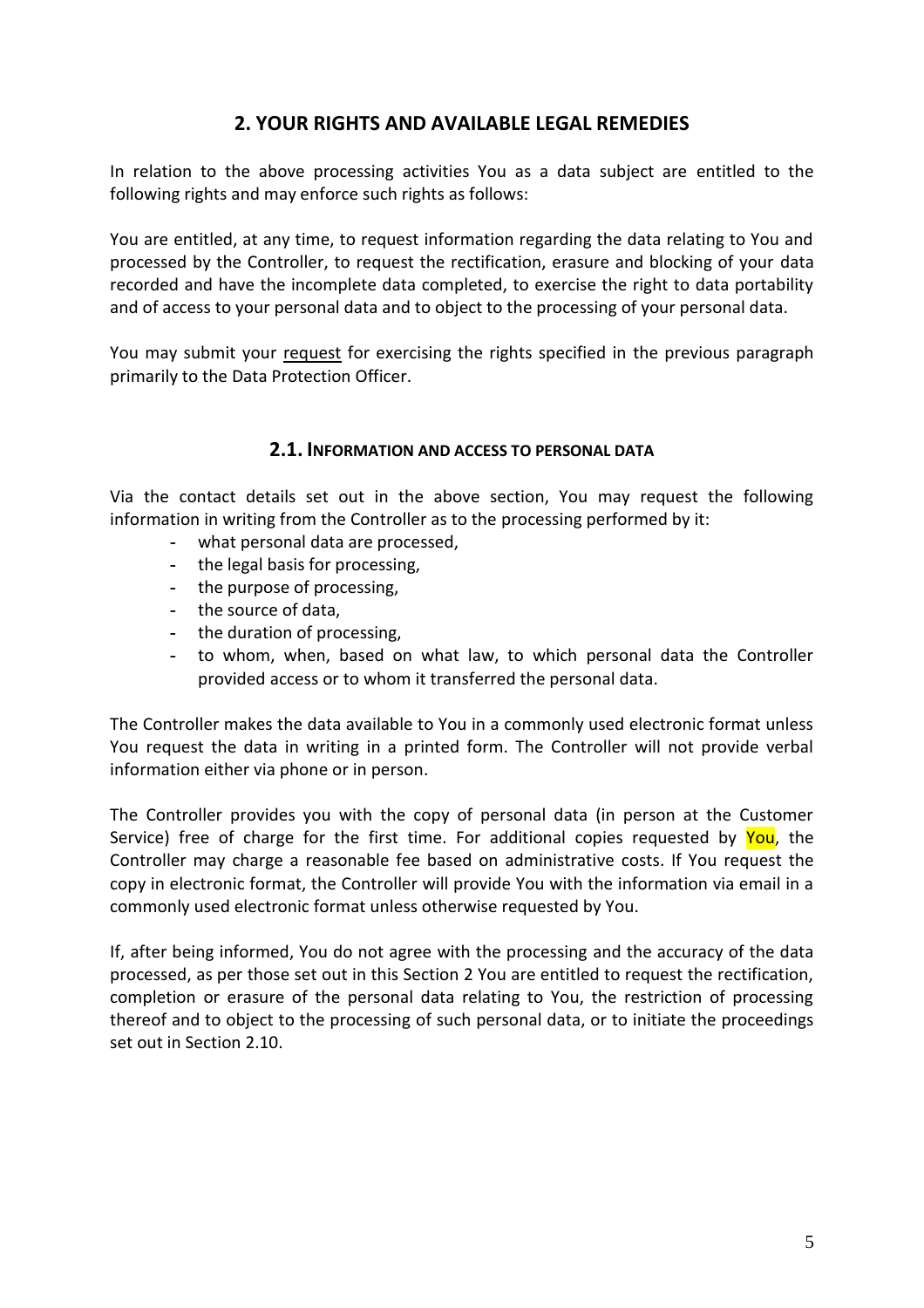# **2.2. THE RIGHT TO RECTIFICATION OF THE PERSONAL DATA PROCESSED AND TO HAVE SUCH DATA COMPLETED**

Upon your written request the Controller shall, without undue delay, rectify the inaccurate personal data indicated by You, and complete the incomplete data with the content indicated by You. The Controller shall communicate any rectification or completion of personal data to each recipient to whom the personal data have been disclosed, unless this proves impossible or involves disproportionate effort. The Controller shall inform You about the data of those recipients if You request it in writing.

### **2.3. RIGHT TO RESTRICTION OF PROCESSING**

By submitting a written request You shall have the right to obtain from the Controller restriction of processing if

- the accuracy of the personal data is contested by You, for a period enabling the Controller to verify the accuracy of the personal data,
- the processing is unlawful and You oppose the erasure of the personal data and request the restriction of their use instead,
- the Controller no longer needs the personal data for the purposes of the processing, but they are required by You for the establishment, exercise or defence of legal claims,
- You object to processing pending the verification whether the legitimate interests of the Controller override your rights to protect your personal data.

Personal data subject to restriction shall, with the exception of storage, only be processed during such period with your consent or for the establishment, exercise or defence of legal claims or for the protection of the rights of another natural or legal person or for reasons of important public interest of the Union or of a Member State. You will be informed by the Controller before the restriction of processing is lifted.

# **2.4. RIGHT TO ERASURE ("RIGHT TO BE FORGOTTEN")**

You shall have the right to obtain from the Controller the erasure of personal data concerning You without undue delay where one of the following grounds applies:

- a) the personal data are no longer necessary in relation to the purposes for which they were collected or otherwise processed by the Controller;
- b) You withdraw consent on which the processing is based and where there is no other legal ground for the processing;
- c) You object, on grounds relating to your particular situation, to processing, and there are no overriding legitimate grounds for the processing;
- d) You object to processing of personal data concerning You for direct marketing purposes, which includes profiling to the extent that it is related to such direct marketing;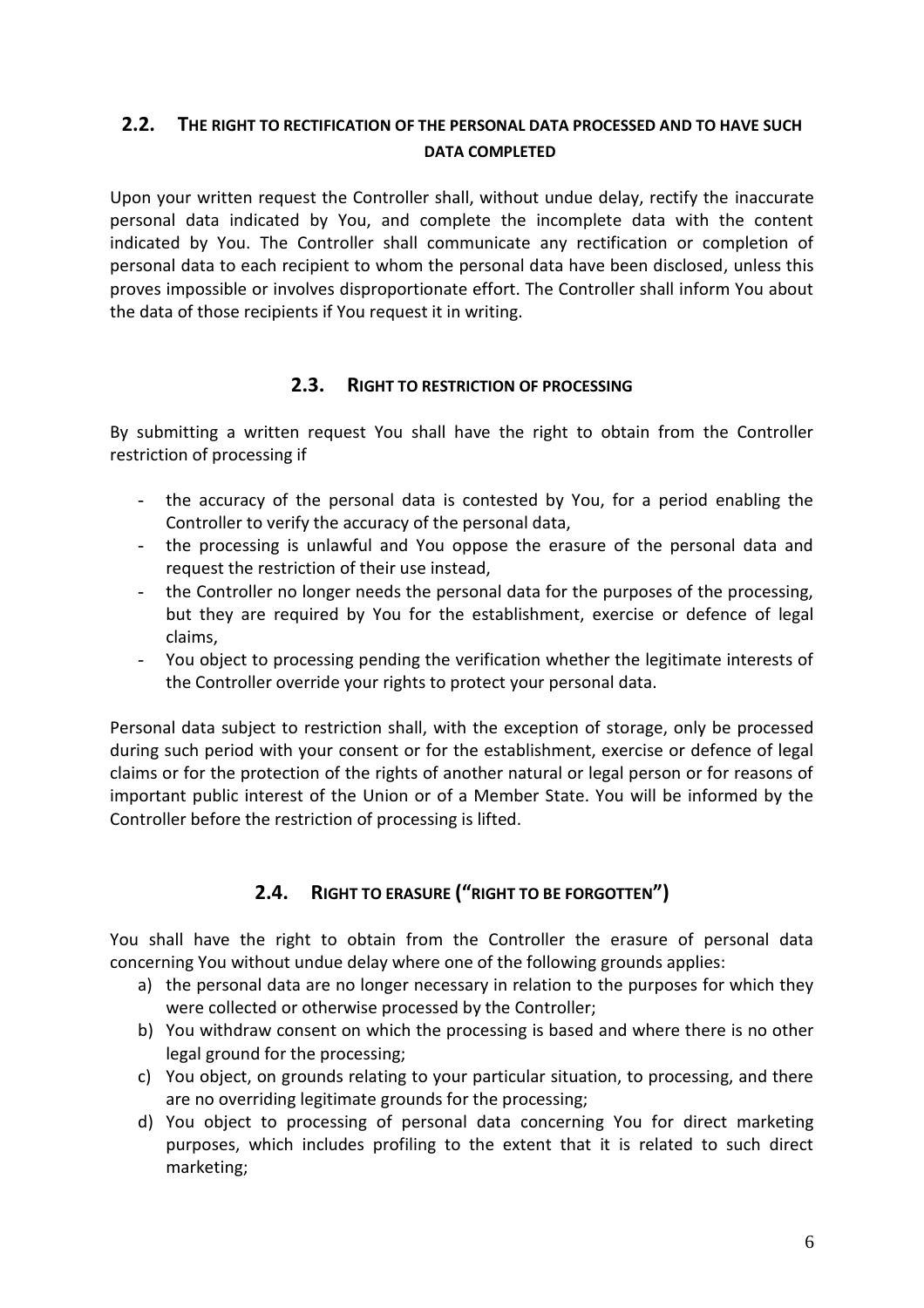- e) the personal data have been unlawfully processed by the Controller;
- f) the personal data have been collected in relation to the offer of information society services directly to a child.

You shall not be entitled to exercise your right to erasure ("right to be forgotten") to the extent that processing is necessary

- a) for exercising the right of freedom of expression and information;
- b) for reasons of public interest in the area of public health;
- c) for archiving purposes in the public interest, scientific or historical research purposes or statistical purposes insofar as the exercise of the right to erasure would render impossible or seriously impair the achievement of the objectives of that processing;
- d) for the establishment, exercise or defence of legal claims; or
- e) for compliance with a legal obligation which requires processing by Union or Member State law to which the Controller is subject or for the performance of a task carried out in the public interest or in the exercise of official authority vested in the Controller.

# **2.5. RIGHT TO DATA PORTABILITY**

If processing is necessary for performing a contract, or is based on your freely given consent and is carried out by automated means, You shall be entitled to obtain the data provided by You to the Controller in a machine-readable format. You shall have the right to have the personal data transmitted to another controller, where technically feasible. This right shall only apply to personal data disclosed by You; no other data may be transmitted (e.g. statistics, etc.).

You are allowed to:

- receive the personal data concerning You and available in the Controller's system in a structured, commonly used, machine-readable format,
- to transfer such data to another controller,
- to have the data transmitted directly to another controller, where technically feasible in the Controller's system.

That right shall not apply to processing necessary for the performance of a task carried out in the public interest or in the exercise of official authority vested in the Controller.

The Controller fulfils the request for data portability exclusively upon a written request submitted via email or by post. In order to fulfil the request, it is necessary for the Controller to confirm that actually the person entitled to the right wishes to exercise such right. Within the framework of your right to data portability, You may request portability in relation to the data You provided to the Controller. Exercising the right shall not automatically result in the erasure of the data from the Controller's systems; therefore, You will continue to be registered in the Controller's system even after exercising such right, unless You request the erasure of your data.

### **2.6. OBJECTION TO THE PROCESSING OF PERSONAL DATA**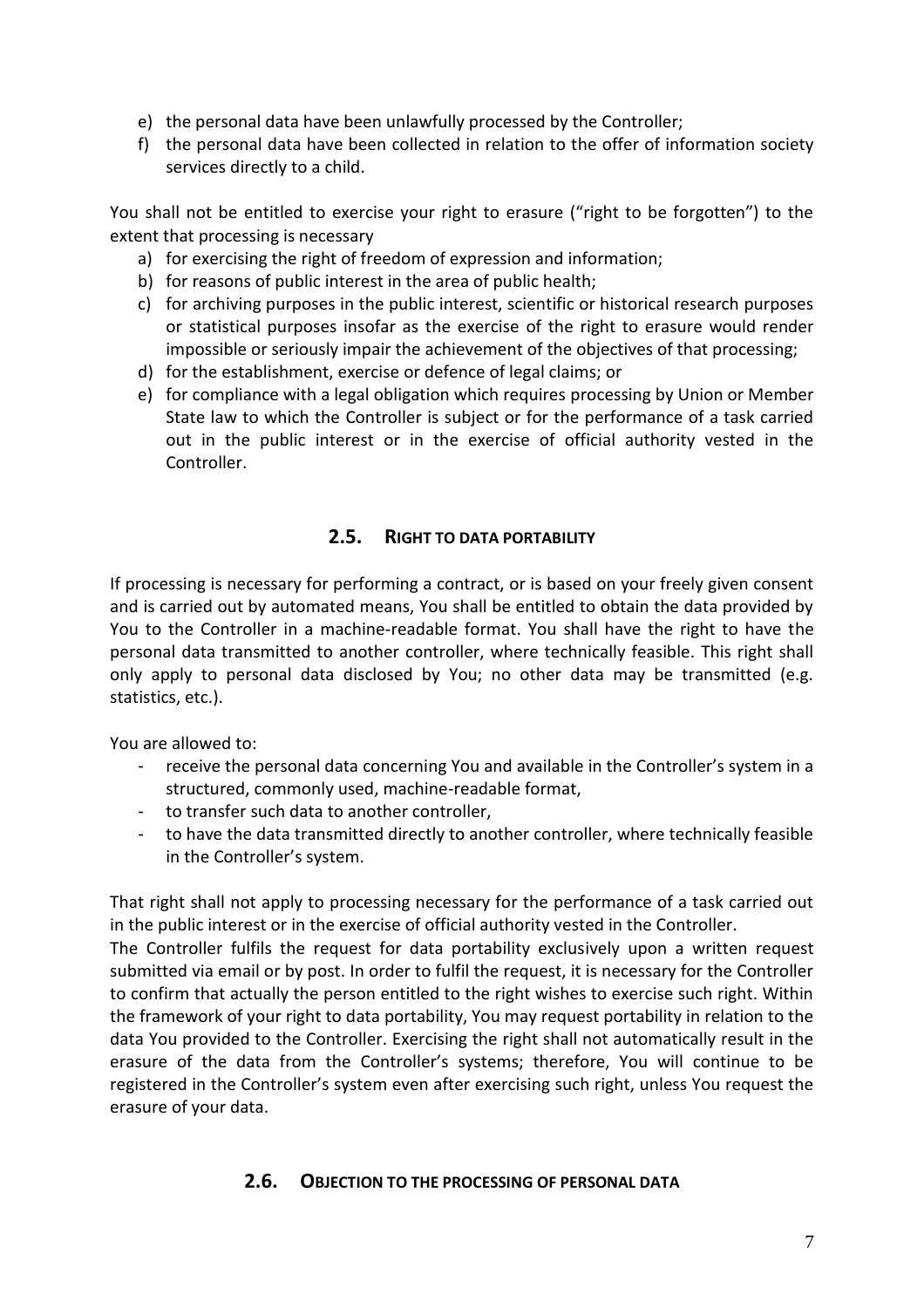On grounds relating to your particular situation, You may object to the processing of your personal data by way of a declaration submitted to the Controller if the legal basis for processing is

- public interest as per point (e) of Article (6)1 of the Regulation, or
- legitimate interest as per point (f) of Article (6)1 of the Regulation.

Where personal data are processed for direct marketing purposes, You shall have the right to object at any time to processing of personal data concerning You for such marketing, which includes profiling to the extent that it is related to such direct marketing. In such cases the personal data shall no longer be processed for such purposes.

If the right to object is exercised, the Controller shall no longer process the personal data unless the Controller demonstrates compelling legitimate grounds for the processing which override your interests, rights and freedoms or for the establishment, exercise or defence of legal claims. In relation to establishing whether processing is justified by compelling legitimate grounds, the Controller shall make a decision. It shall inform you of its viewpoint in relation thereto in a written opinion.

You shall be entitled to object to processing in writing (via email or by post).

## **2.7. THE ENFORCEMENT OF RIGHTS OF A DECEASED DATA SUBJECT BY ANOTHER PERSON**

Within five years following the death of the data subject, the person authorised by the deceased person to act or by means of a declaration recorded in an authentic instrument or a private document of full probative value shall be entitled to enforce the rights the deceased person was entitled to enjoy during his or her lifetime, such as the right of access, the right to rectification, erasure, restriction of processing, data portability and to object. If the deceased person made several declarations at the Controller, the person indicated in the declaration made at the later date may enforce such rights.

If the deceased person failed to make such a declaration, the rights the deceased person was entitled to enjoy during his or her lifetime and specified in the previous paragraph may be enforced by the data subject's close relative as per the Civil Code of Hungary within five years following the death of the data subject (if there are several close relatives, the close relative first exercising that right shall be entitled to enforce such rights).

According to point (1) of Section 8:1(1) of the Civil Code of Hungary, the close relative shall mean spouses, direct ascendants, adopted children, stepchildren and foster children, adoptive parents, stepparents, foster parents, brothers and sisters. The close relative of the deceased person shall certify the following:

- the fact and date of the death of the deceased data subject with a death certificate or a court decision, and
- his or her own identity and if necessary, his or her close relative capacity with an authentic instrument.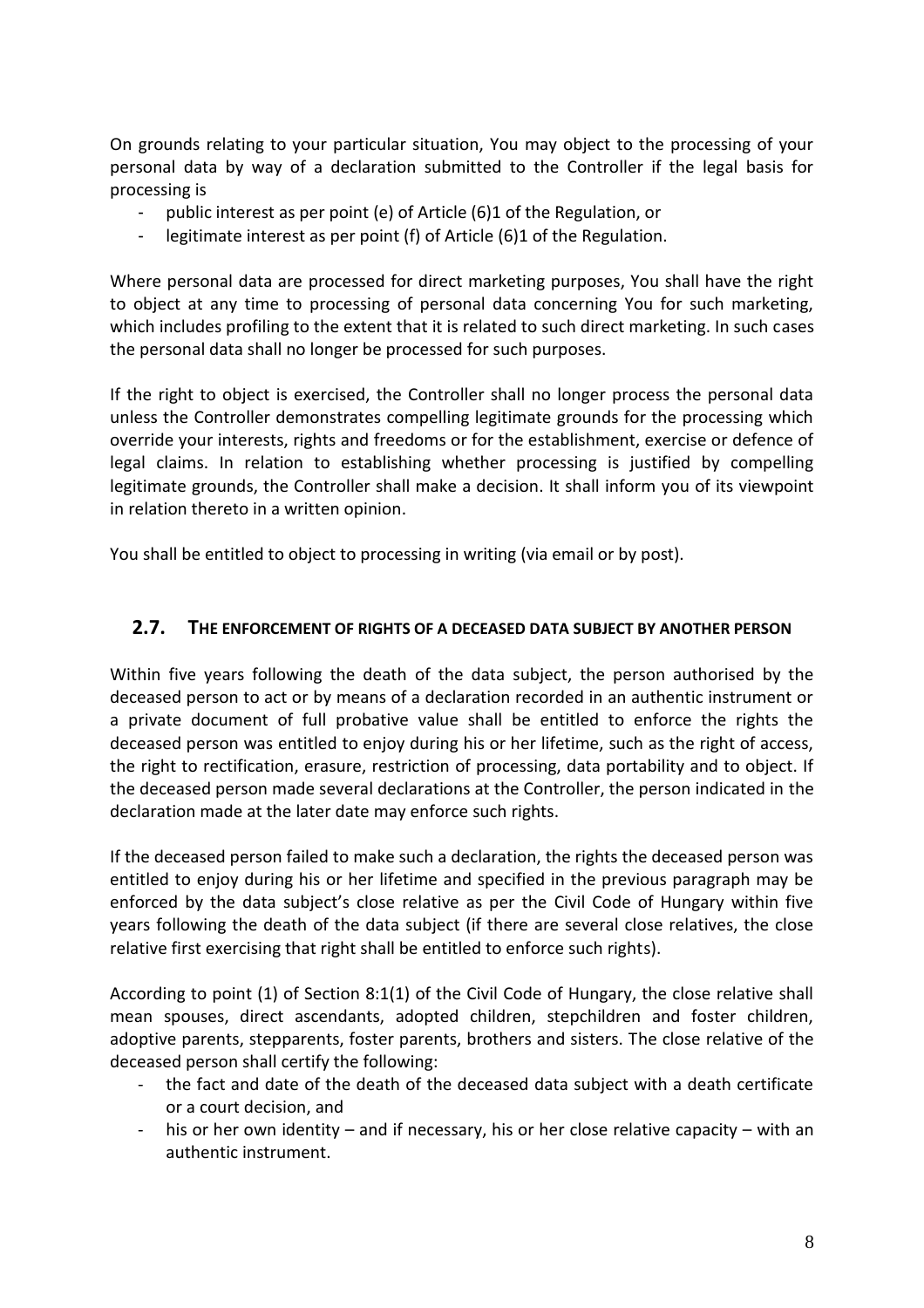During the enforcement of the rights, in particular during proceedings vis-á-vis the Controller or before the National Authority for Data Protection and Freedom of Information and the court, the person enforcing the deceased person's rights shall have the rights and obligations the deceased person was entitled to and subject to during his or her lifetime pursuant to the Act on Informational Self-Determination and Freedom of Information and the Regulation.

Upon written request, the Controller shall inform the close relative of the measures taken, unless explicitly prohibited by the deceased person in his or her declaration.

## **2.8. DEADLINE FOR FULFILLING THE REQUEST**

The Controller shall provide information on action taken to You without undue delay and in any event within one month of receipt of the request as per Sections 2.1-2.6. That period may be extended by two further months where necessary, taking into account the complexity and the number of the requests, but in such a case, the Controller shall inform You of any such extension within one month following the receipt of the request, together with the reasons for the delay, and of the possibility of lodging a complaint with a supervisory authority and seeking a judicial remedy.

Where requests from You are manifestly unfounded or excessive, in particular because of their repetitive character, for the fulfilment of the request the Controller may either charge a reasonable fee taking into account the administrative costs of providing the information or communication or taking the action requested or refuse to act on your request. The Controller shall bear the burden of demonstrating the manifestly unfounded or excessive character of the request.

Where You make the request by electronic form means, the information shall be provided by electronic means where possible, unless otherwise requested by You.

## **2.9. COMPENSATION AND TORT**

Any person who has suffered material or non-material damage as a result of an infringement of the Regulation shall have the right to receive compensation from the Controller and/or processor for the damage suffered. The processor shall be liable for the damage caused by processing only where it has not complied with obligations of the Regulation specifically directed to processors or where it has acted outside or contrary to lawful instructions of the Controller. The Controller or processor shall be exempt from liability if it proves that it is not in any way responsible for the event giving rise to the damage.

## **2.10. POSSIBILITIES TO ENFORCE RIGHTS**

You may exercise your rights in a written request sent via email or by post.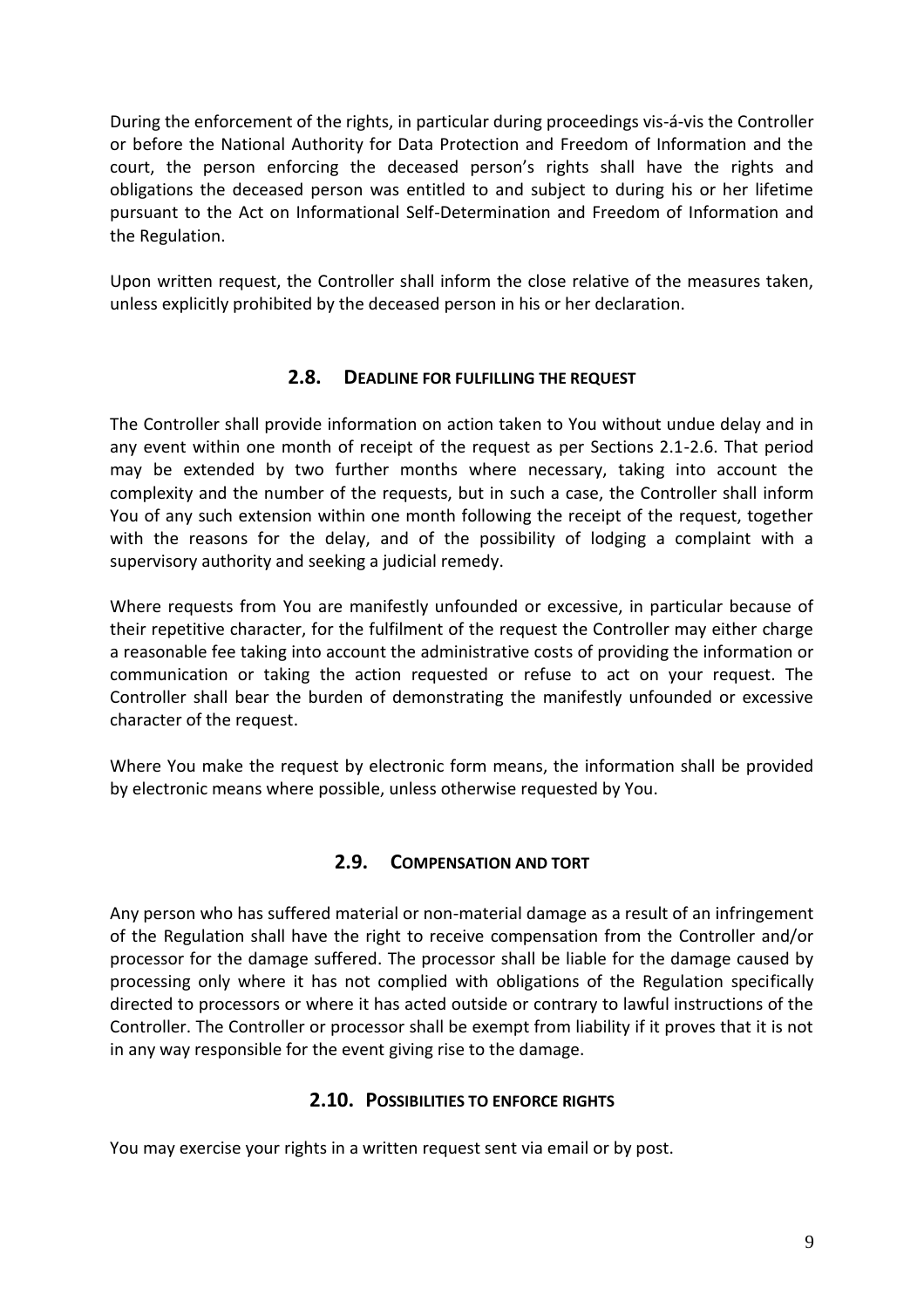You cannot enforce your rights if the Controller demonstrates that it is not in a position to identify You. Where requests from You are manifestly unfounded or excessive, in particular because of their repetitive character, the Controller may charge a reasonable fee for the fulfilment of the request or refuse to act on the request.

The Controller shall bear the burden of demonstrating the manifestly unfounded or excessive character of the request. Where the Controller has doubts concerning the identity of the natural person making the request, the Controller may request the provision of additional information necessary to confirm the identity of the person making the request.

Based on the Act on Informational Self-Determination and Freedom of Information, the Regulation and the Civil Code of Hungary (Act V of 2013), You

- a. may lodge a complaint with or submit a request to the National Authority for Data Protection and Freedom of Information (H-1055 Budapest, Falk Miksa utca 9-11; https://www.naih.hu), OR
- b. may enforce your rights before the court. An action may be brought, at your choice, before the regional court based on your place of residence (the list and contact details of regional courts are available via the following link: https://birosag.hu/torvenyszekek).

# **3. MANAGEMENT OF PERSONAL DATA BREACHES**

Personal data breach means a breach of security leading to the accidental or unlawful destruction, loss, alteration, unauthorised disclosure of, or access to, personal data transmitted, stored or otherwise processed. The Controller shall keep a record for the purpose of checking the measures related to personal data breaches, providing information to the supervisory authority and You; the record shall include the personal data concerned, the data subjects and their number, the date and time, the circumstances and the effects of the breach as well as the measures taken to eliminate such breach. In the case of a personal data breach, the Controller shall, without undue delay but not later than 72 hours, notify the personal data breach to the supervisory authority, unless the personal data breach is unlikely to result in a risk to the rights and freedoms of natural persons. When the personal data breach is likely to result in a high risk to your rights and freedoms, the Controller shall communicate the personal data breach to You without undue delay.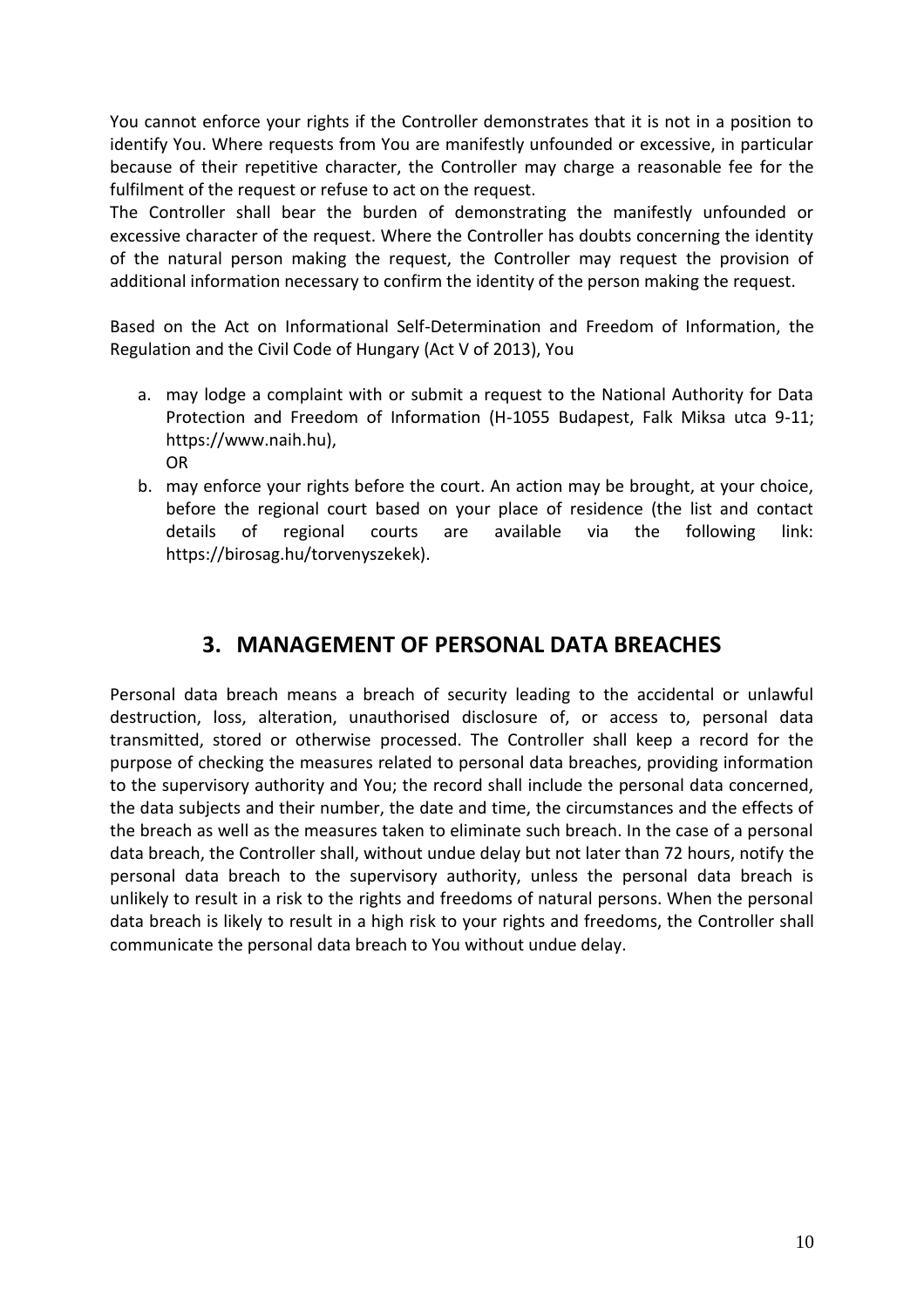# **4. ACCESS TO DATA AND DATA SECURITY MEASURES, DATA TRANSFER**

### **4.1. ACCESS TO DATA, DATA TRANSFER**

The personal data are accessible to a strictly limited number of the Controller's employees and particular agents for the purpose of performing their tasks.

The Controller shall only provide the personal data processed by it to other bodies and public bodies (recipients) in ways and for the purposes specified by law.

The Controller informs You that the court, the prosecutor, the investigation authority, the authority dealing with administrative offences, the administrative authority, the National Authority for Data Protection and Freedom of Information, or in accordance with statutory authorisation, other bodies may request the Controller to provide information, disclose or hand over data, or make documents available.

The Controller shall disclose personal data to the authorities, if the authority indicated the exact purpose and the set of data, in the quantity and to the extent absolutely essential to achieve the purpose of the request.

## **4.2. DATA SECURITY MEASURES**

The Controller shall take every reasonable measure to ensure data security and provide an appropriate level of protection in particular against unauthorised access, alteration, transfer, disclosure, erasure or destruction as well as accidental destruction and corruption. The Controller shall ensure data security by applying appropriate technical and organisational measures.

The Controller shall choose and operate the IT devices applied for the processing of personal data during the provision of the service in a manner that:

- **-** the processed data are available to the authorised persons (availability);
- **-** the authenticity and authentication of the processed data are ensured (authenticity of processing);
- **-** the unaltered state of the processed data is verifiable (data integrity);
- **-** the processed data are protected against unauthorised access (data confidentiality).

During processing the Controller shall maintain

- **-** confidentiality: it shall protect the information so that only the authorised persons may have access thereto;
- **-** integrity: it shall protect the accuracy and completeness of the information and the processing method;
- **-** availability: it shall ensure that when it is necessary for the authorised user, the desired information is actually accessible and the related tools are available.